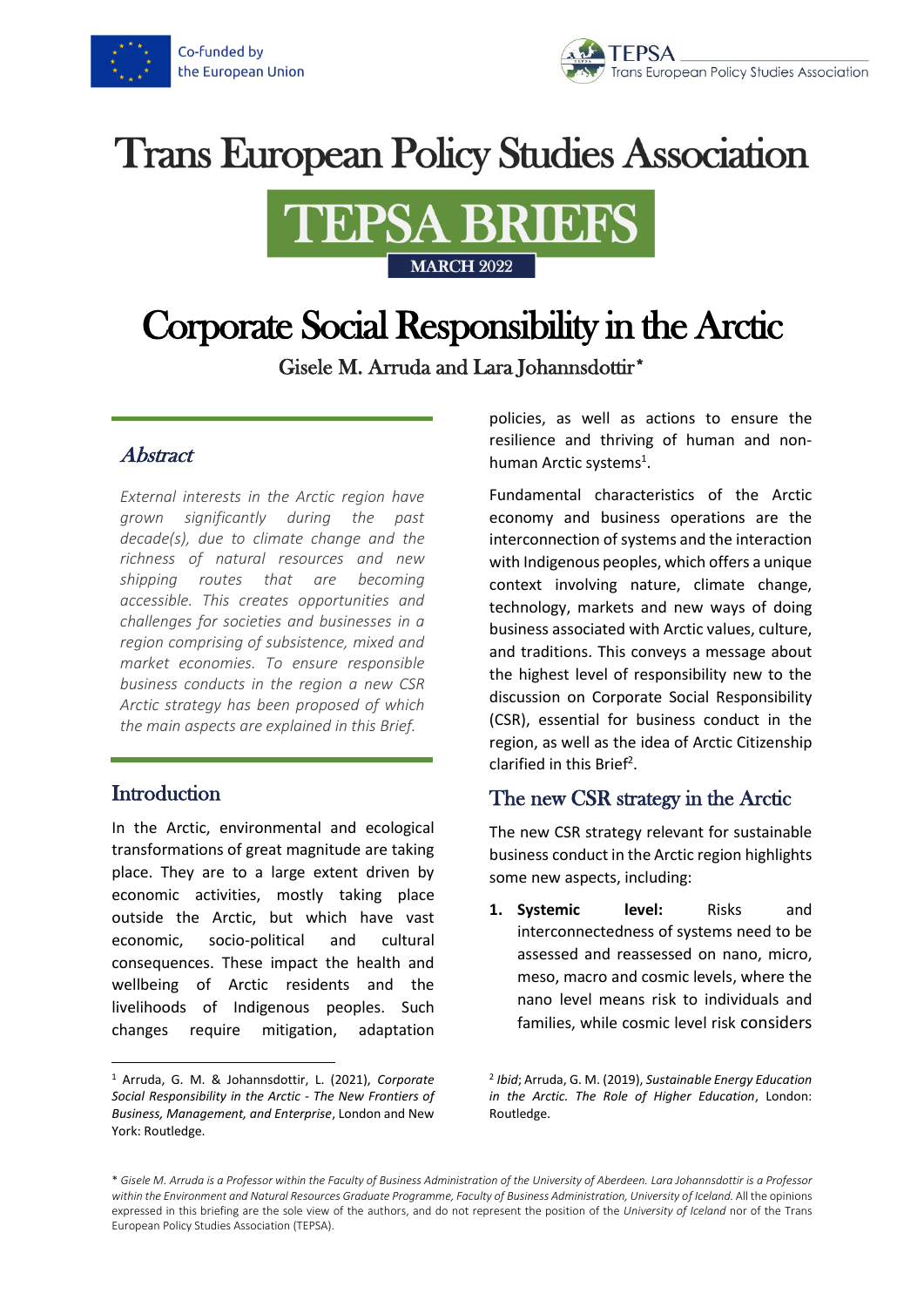existential risks to ecosystems, people, and communities<sup>3</sup>.

- **2. Multi-cultural level:** Responsible business practices involve not only respect for human rights, labour regulation and environmental standards, but a deep understanding and respect of multicultural differences and perspectives on development.
- **3. Multi-stakeholder adaptation:** A complex period of change is ongoing, not only involving physical and geographical adaptation but more in-depth processes of multicultural encountering and cocreation of sustainable futures. This very delicate balance requires mutual learning and multicultural understanding of business practices, purposes, impacts and benefits, for both businesses and Indigenous communities of the Arctic.
- **4. New stakeholder dimensions:** Stakeholders in the new dimension should include elders, infants, youth, future generations, non-human participants and the natural environment.
- **5. Community cohesion:** The CSR and sustainability debates in the Arctic require exploring challenges and adaptation mechanisms through multiple knowledge systems<sup>45</sup>, for instance by involving students and scholars in inclusive democratic debates based on their experiences and perspectives. Active social participation in the local climate and sustainability debates depends on efficient sustainability communication and literacy initiatives.
- **6. Arctic citizenship.** The impact of business and entrepreneurism in the Arctic in different industries may generate a wave

### politics and governance, which will redefine the regional identity - or the

Arctic Citizenship<sup>6</sup>. This concept redefines the Arctic regional identity and the citizen's capabilities to become global citizens.

in the Arctic

of innovation in technology, international

7. **Clusters of technology:** There are important clusters of innovation in the Arctic. This means a number of organisations share similar aims, characteristics, goals and activities, as well as a sense of geographical belonging. This sense of belonging, collaboration, and specialisation allow these companies to develop efficient solutions for problems, based on their efficient local networks, unique natural capital, technical infrastructure and knowledge base.

# Solutions in complex environmental context

Complex and interlinked environmental challenges can trigger a chain of additional impacts on social and economic systems, both locally and globally, because economic growth and enhanced societal well-being depend on ecological factors. These challenges are the signal of emergent challenging environmental contexts in need of prompt coordinated action, which puts concepts and models into practice to sustain a resilient, diversified and durable economy. At a time when science points out that a point of no return was reached, resilience strategies are being designed and implemented towards solutioning complex environmental contexts in the short, medium and long term<sup>7</sup>.

<sup>&</sup>lt;sup>3</sup> Johannsdottir, L. & Cook, D. (2019), "Systemic risk of [maritime-related oil spills viewed from an Arctic and](https://opinvisindi.is/handle/20.500.11815/1698?show=full&locale-attribute=en)  [insurance perspective](https://opinvisindi.is/handle/20.500.11815/1698?show=full&locale-attribute=en)", *Ocean and Coastal Management*, 179 (104853), pp. 1-17; Thurm, R. et al. (2018), *Blueprint 5. A Step-By-Step Approach to Organizational Thriveability and System Value Creation*, Berlin: Reporting 3.0.

<sup>4</sup> Arruda, G. M. (2018), *Renewable Energy for the Arctic: New Perspectives*, London: Routledge.

<sup>&</sup>lt;sup>5</sup> Bitz, C. et al. (2016), "Post-Season Report". The US Arctic Research Committee, Washington D.C., US. Available at[: https://www.arcus.org/sipn/sea-ice](https://www.arcus.org/sipn/sea-ice-outlook/2016/post-season)[outlook/2016/post-season.](https://www.arcus.org/sipn/sea-ice-outlook/2016/post-season)

<sup>&</sup>lt;sup>6</sup> Arruda, G. M. (2015), "Arctic governance regime: The [last frontier for hydrocarbons exploitation](https://www.emerald.com/insight/content/doi/10.1108/IJLMA-09-2014-0054/full/html)", *International Journal of Law and Management*, 57(5), pp. 498–521, p. 500; Arruda, G. M. (2019), *op cit*.

<sup>7</sup> Arruda, G. M. & Johannsdottir, L. (2021), *op cit*.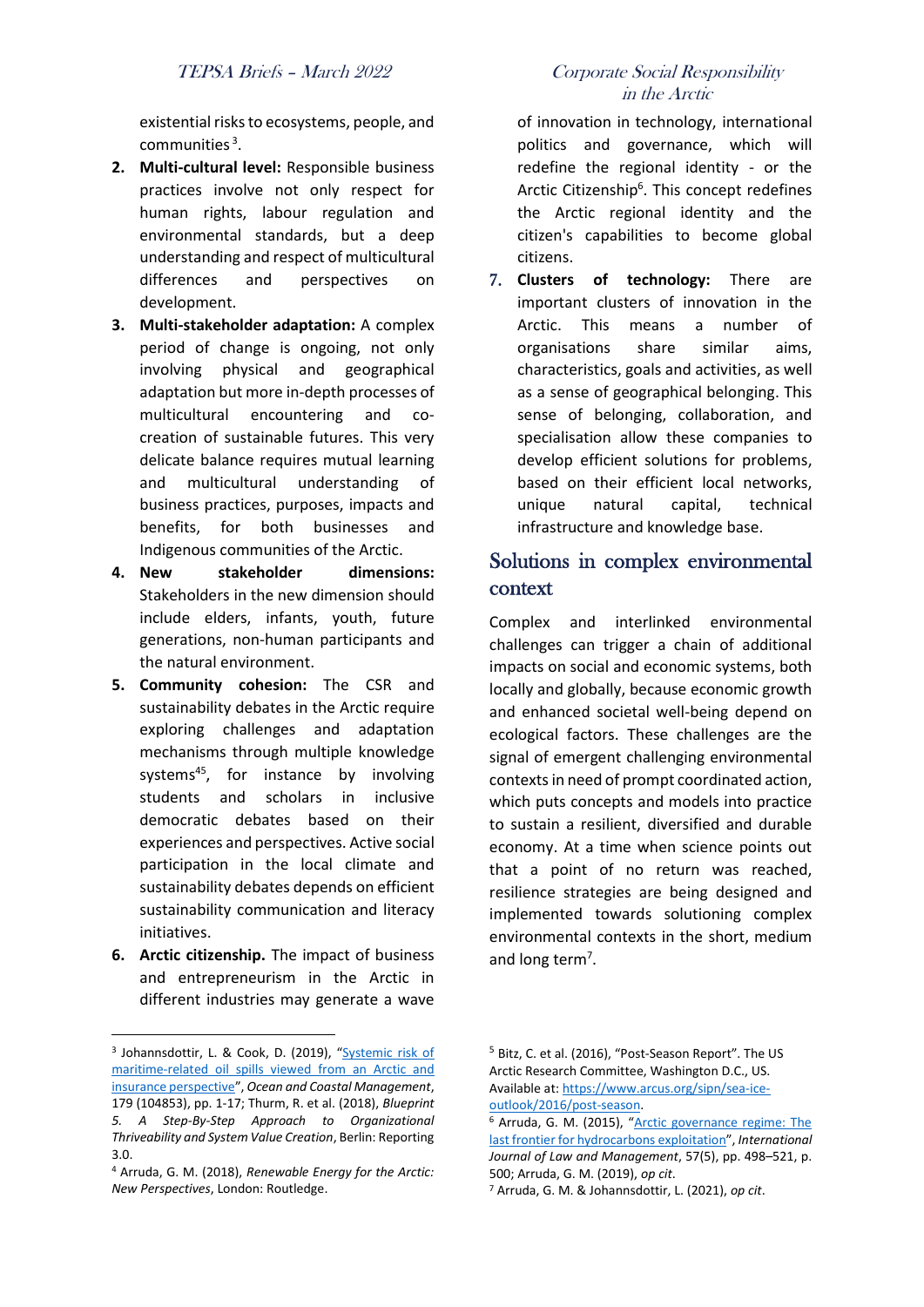In previous decades, environmental issues were treated in silos without considering their economic and social impacts. Currently, with the development of interdisciplinary studies, environmental sciences and social sciences are developing as dimensions of the same phenomena; common understanding has emerged about the intrinsic relationship between environment and society. Solutions for the environment are also solutions for people, their livelihoods and well-being.

These are times when transformational change is needed at a systemic level and the technological leadership of the Arctic clusters of innovation is fundamental to put into practice components of responsible research and new business models based on green transition, circular economy, smart specialisation, blue and bioeconomy. These are concepts, models and practices that emphasise an integrated understanding about the functions of environmental assets, ecosystems services, and socio-environmental systems from the viewpoint of present and future use, management, and resilience.

These systemic models of multi-stakeholder collaboration, which are based on knowledge and resource sharing, create circular and selfsustainable local solutions. It follows the reevaluation of local value chains and the replacement of unsustainable fossil-based resources, upgrading side-streams and waste systems to achieve zero-waste, zeroemissions, and the core values of sustainable development.

Among the criteria of a sustainable bioeconomy, the replacement of petroleumbased products, additives, energy and applications can mean a real step forward in promoting a sustainable economy based on 100 % natural raw materials (plant-based raw

### TEPSA Briefs – March 2022 Corporate Social Responsibility in the Arctic

materials) and renewable energy that represents a sustainable option and higherperformance substitutes for petrochemicalbased production, as well as the potential of opening new market niches and green job opportunities.

## The EU and CSR in the Arctic

The European Union (EU) aims for a stronger engagement for "peaceful, sustainable and prosperous Arctic" that is considered of strategic importance<sup>8</sup>. The EU recognises both the geopolitical, environmental, economic, security and social challenges, and the opportunities in the region, many of which have to do with business conducts, sustainable approaches, collaboration and green transition benefiting the Arctic peoples. It is even claimed that the "EU has a significant impact on the Arctic through its environmental footprint and demand for resources and products"<sup>9</sup>. The main aspects of the EU's Arctic engagement targets are therefore to contribute to<sup>10</sup>:

- Develop through international cooperation a peaceful and constructive dialogue;
- Tackle the ecological, social, economic and political impact of climate change and environmental degradation;
- Promote a comprehensive, inclusive and sustainable development of the Arctic regions.

The European Green Deal is also relevant for the Arctic region as it aims to transform the EU into a modern, resource-efficient and competitive economy, ensuring $11$ :

- No net emissions of greenhouse gases by 2050;
- Economic growth decoupled from resource use;

<sup>8</sup> European Commission (2021), A stronger EU [engagement for a greener, peaceful and prosperous](https://eeas.europa.eu/sites/default/files/2_en_act_part1_v7.pdf)  [Arctic,](https://eeas.europa.eu/sites/default/files/2_en_act_part1_v7.pdf) Joint Communication to The European Parliament, the Council, the European Economic and Social Committee and the Committee of the Regions, JOIN(2021) 27 final (accessed 2 February 2022).

<sup>9</sup> *Ibid*.

<sup>10</sup> *Ibid*.

<sup>11</sup> European Commission (n.d.), [A European Green Deal -](https://ec.europa.eu/info/strategy/priorities-2019-2024/european-green-deal_en) [Striving to be the first climate-neutral continent](https://ec.europa.eu/info/strategy/priorities-2019-2024/european-green-deal_en) (accessed February 2 2022).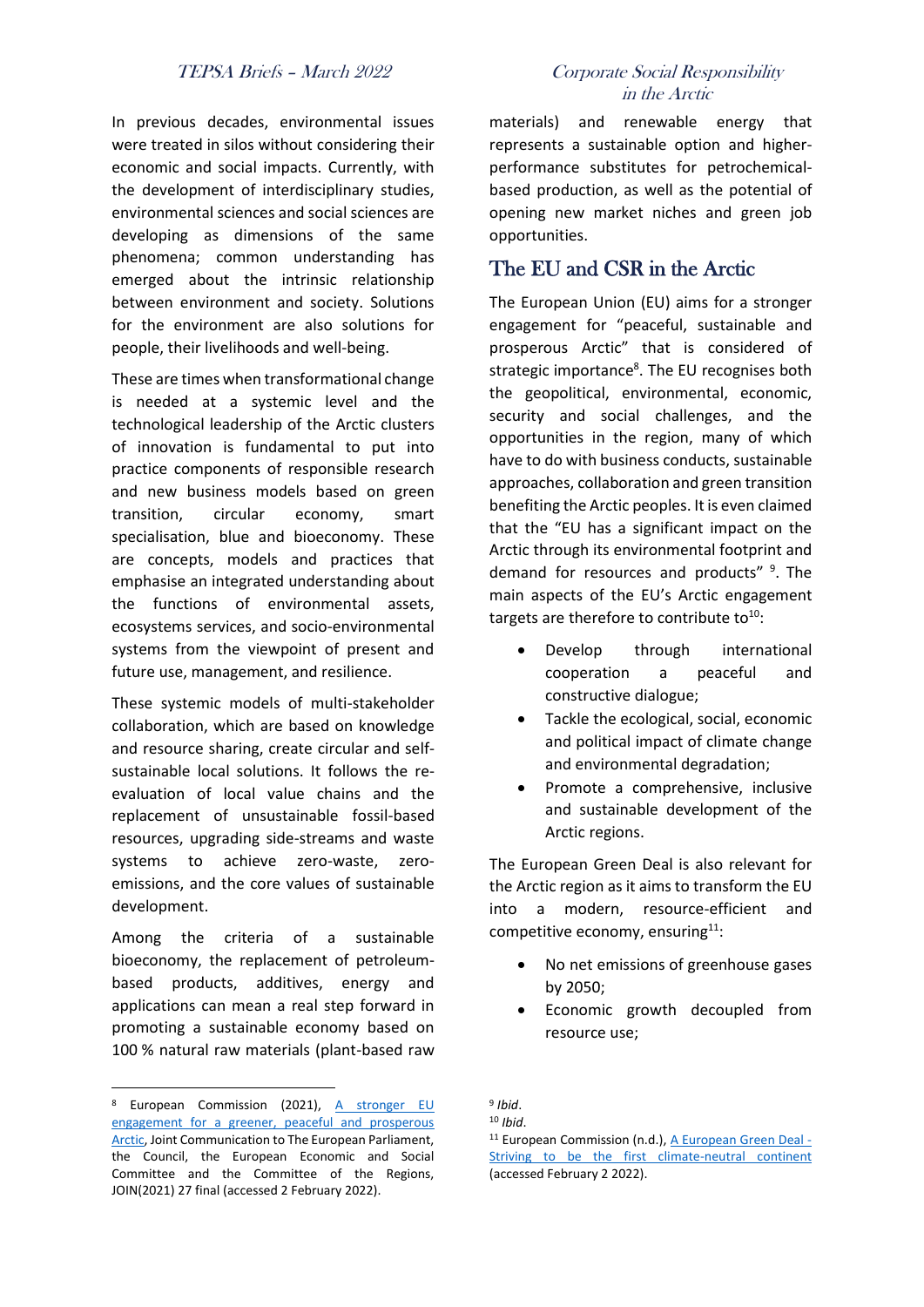• No person and no place left behind.

### **Conclusion**

The EU advocates for a balanced combination of Arctic industrial specialisation allied to science-informed decision-making with respect to Traditional Knowledge to reduce risks, enable adaptation of local communities, and promote sustainable development according to the parameters established by the Sustainable Development Goals (SDGs) and the Agenda 2030. Joint efforts of extending information analysis and communication, research leadership, ecological innovation, youth employment, and knowledge sharing among collaborators contribute, in practice, to the efficient implementation of regional and international frameworks. In addition, these efforts enable the efficient incorporation of CSR into the activities of companies operating in the Arctic region.

In the Arctic of the 21<sup>st</sup> century, the 17 SDGs have become an integral part of transdisciplinary polar education and research applied to business and management. In its integrated EU policy for the Arctic, the European Commission emphasised that EU's actions should contribute to implementing the Agenda 2030 and be in line with the SDGs. The latter should be regarded as one of the most important aspects guiding the future of polar regions, polar projects and CSR strategies. The SDGs cannot be implemented independently from each other as they are intertwined and multidimensional concepts, cutting across the 2030 Agenda. As a result, coherence is essential to achieve the SDGs, which represent the criteria for new governance mechanisms and forming the global citizens of the  $21^{st}$ century.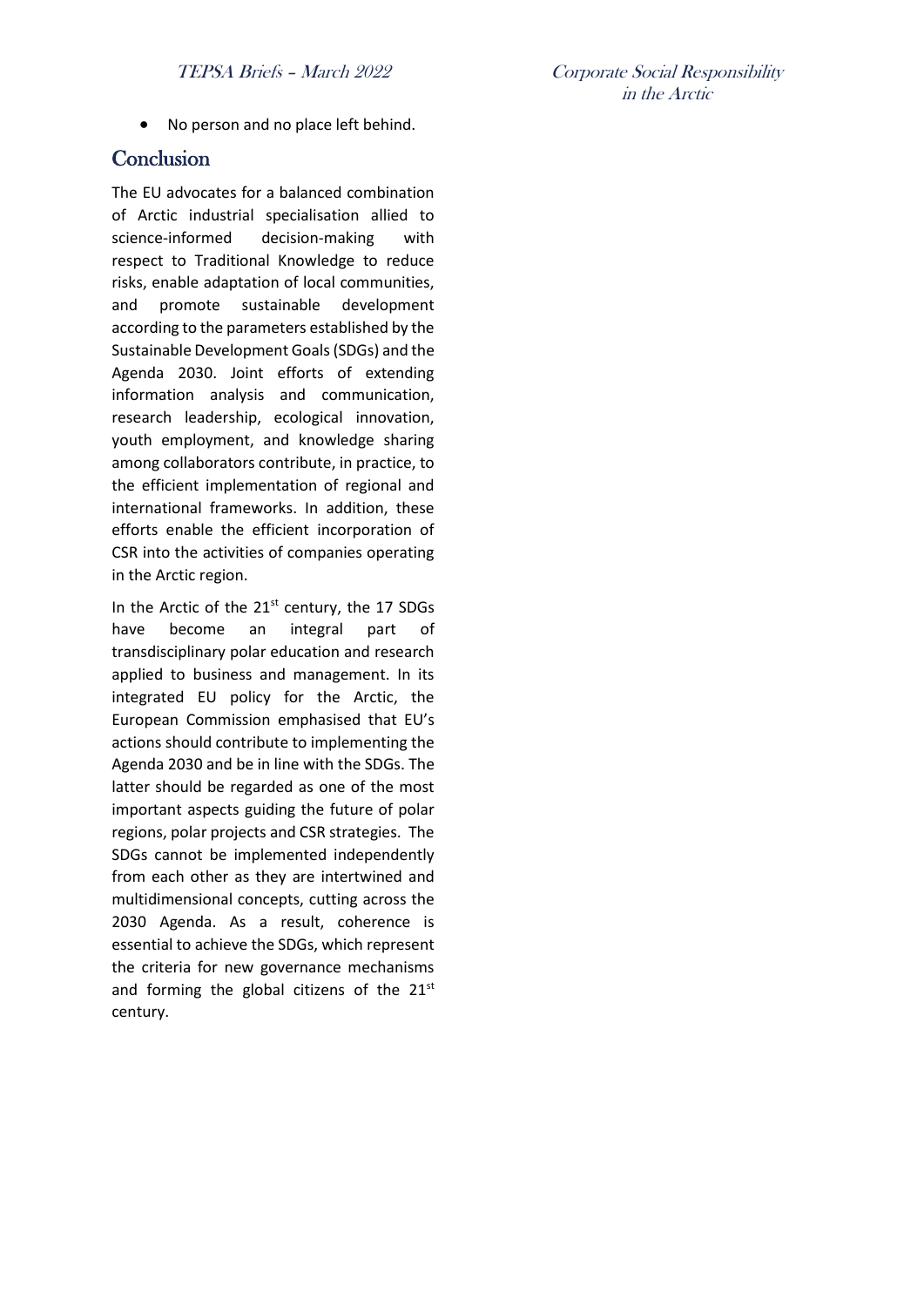## References

Arruda, G. M. (2019), *Sustainable Energy Education in the Arctic. The Role of Higher Education*, London: Routledge.

Arruda, G. M. (2018), *Renewable Energy for the Arctic: New Perspectives*, London: Routledge.

Arruda, G. M. (2015), "[Arctic governance regime: The last frontier for hydrocarbons exploitation](https://www.emerald.com/insight/content/doi/10.1108/IJLMA-09-2014-0054/full/html)", *International Journal of Law and Management*, 57(5), pp. 498–521.

Arruda, G. M. & Johannsdottir, L. (2021), *Corporate Social Responsibility in the Arctic - The New Frontiers of Business, Management, and Enterprise*, London and New York: Routledge.

Bitz, C., Arruda, G. M., Blockley, E., Kauler, F. Petty, A., Massonet, F., Sun, N. Druckenmiller, M. (2016), "Post-Season Report". The US Arctic Research Committee, Washington D.C., US. Available at: https://www.arcus.org/sipn/sea-ice-outlook/2016/post-season

European Commission (n.d.), A European Green Deal - [Striving to be the first climate-neutral continent](https://ec.europa.eu/info/strategy/priorities-2019-2024/european-green-deal_en) (accessed February 2 2022).

European Commission (2021), A stronger EU engagement for a greener, peaceful and prosperous [Arctic,](https://eeas.europa.eu/sites/default/files/2_en_act_part1_v7.pdf) Joint Communication to The European Parliament, the Council, the European Economic and Social Committee and the Committee of the Regions, JOIN(2021) 27 final (accessed 2 February 2022).

Johannsdottir, L. & Cook, D. (2019), "Systemic risk of maritime-related oil spills viewed from an Arctic [and insurance perspective](https://opinvisindi.is/handle/20.500.11815/1698?show=full&locale-attribute=en)", *Ocean and Coastal Management*, 179 (104853), pp. 1-17.

Thurm, R. et al. (2018), *Blueprint 5. A Step-By-Step Approach to Organizational Thriveability and System Value Creation*, Berlin: Reporting 3.0.

United Nations Educational, Scientific and Cultural Organization (2015), [Global Citizenship Education:](https://unesdoc.unesco.org/ark:/48223/pf0000232993)  [Topics and Learning Objectives,](https://unesdoc.unesco.org/ark:/48223/pf0000232993) Paris: UNESCO (accessed 2 February 2022).